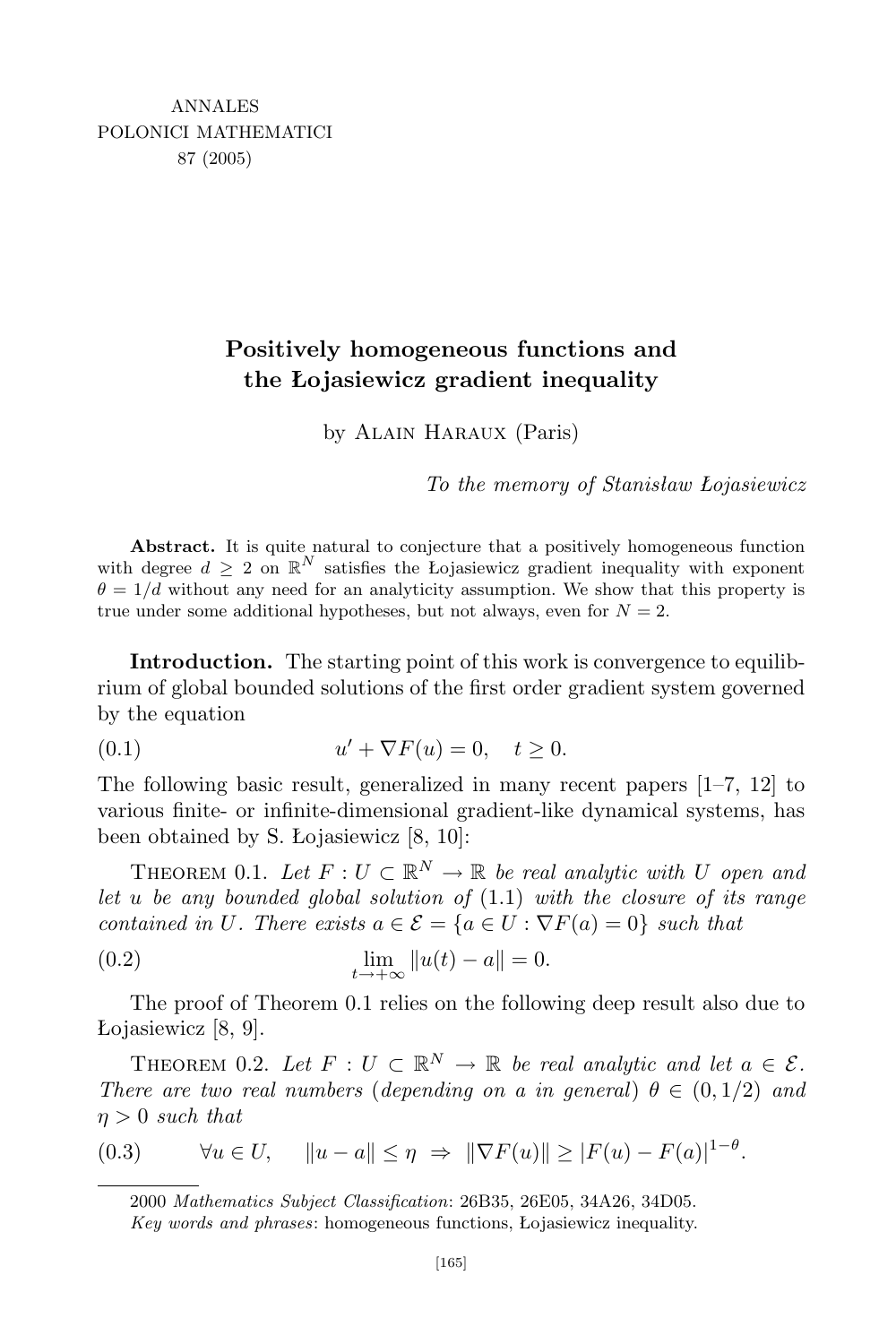The proof of Theorem 0.2 is quite involved and is based on the theory of subanalytic sets. As observed by Łojasiewicz in his pioneering papers, in (0.3) the number  $\theta$  can be replaced by any  $\theta' < \theta$ . However recently in several papers (cf. e.g. [4, 5]) it was observed that the case  $\theta = 1/2$  is also of some interest, corresponding to exponential convergence to equilibrium for solutions of (0.1). This corresponds to the best possible case for analytic functions. But generally, the upper bound of possible  $\theta$  for (0.3) does not satisfy (0.3) any more. For the limiting value, (0.3) must be replaced by the perhaps less elegant, but still useful form

$$
(0.4) \qquad \forall u \in U, \quad \|u - a\| \le \eta \Rightarrow \|\nabla F(u)\| \ge \delta |F(u) - F(a)|^{1-\theta}
$$

for some  $\delta > 0$ . In addition, as shown in [4], under condition (0.3) with  $\theta$  < 1/2, all solutions of (0.1) converging to *a* at infinity are such that

(0.5) 
$$
\forall t \ge 0, \quad ||u(t) - a|| \le Ct^{-\theta/(1-2\theta)}
$$

for some  $C > 0$ . Since  $\theta/(1 - 2\theta)$  is an increasing function of  $\theta$ , it is important in practice to know the best (highest) possible value for  $\theta$  satisfying  $(0.4)$ . In this paper, we concentrate on the case where  $F$  is positively homogeneous of degree  $d \geq 2$ . A natural conjecture, based on the one-dimensional case, is that  $\theta = 1/d$ , even for some non-analytic functions *F*. The object of this paper is to discuss the validity of this conjecture.

**1. Preliminary remarks.** We recall that a function  $F: \mathbb{R}^N \to \mathbb{R}$  is called *positively homogeneous of degree*  $d > 0$  if

(1.1)  $\forall u \in \mathbb{R}^N, \ \forall \lambda > 0, \quad F(\lambda u) = \lambda^d F(u).$ 

A positively homogeneous function is exactly determined by its trace on

$$
\Sigma = \{ u \in \mathbb{R}^N : ||u|| = 1 \}.
$$

However, even if F is smooth in the neighbourhood of  $\Sigma$ , the regularity of *F* at 0 depends on other properties. For instance if  $F \neq 0$ , *F* cannot be differentiable at 0 if  $d < 1$ . If in addition  $F \geq 0$ , the differentiability of F at 0 requires  $d > 1$ , in which case  $\nabla F(0) = 0$ . In this paper we shall consider only the case  $d \geq 2$ . If in addition  $F \in C^1(\mathbb{R}^N)$ , we have

(1.2) 
$$
\forall u \in \mathbb{R}^N, \ \forall \lambda > 0, \quad \nabla F(\lambda u) = \lambda^{d-1} \nabla F(u).
$$

PROPOSITION 1.1. Let  $F \in C^1(\mathbb{R}^N)$  be positively homogeneous with de*gree*  $d \geq 1$ *. Then for any ball B centred at* 0*, there exists*  $C = C(B) > 0$ *such that*

(1.3) 
$$
\forall u \in B, \quad |F(u)| \le C \|\nabla F(u)\|.
$$

*Proof.* This is an immediate consequence of Euler's formula

(1.4) 
$$
\forall u \in \mathbb{R}^N, \quad F(u) = \frac{1}{d} \langle \nabla F(u), u \rangle.
$$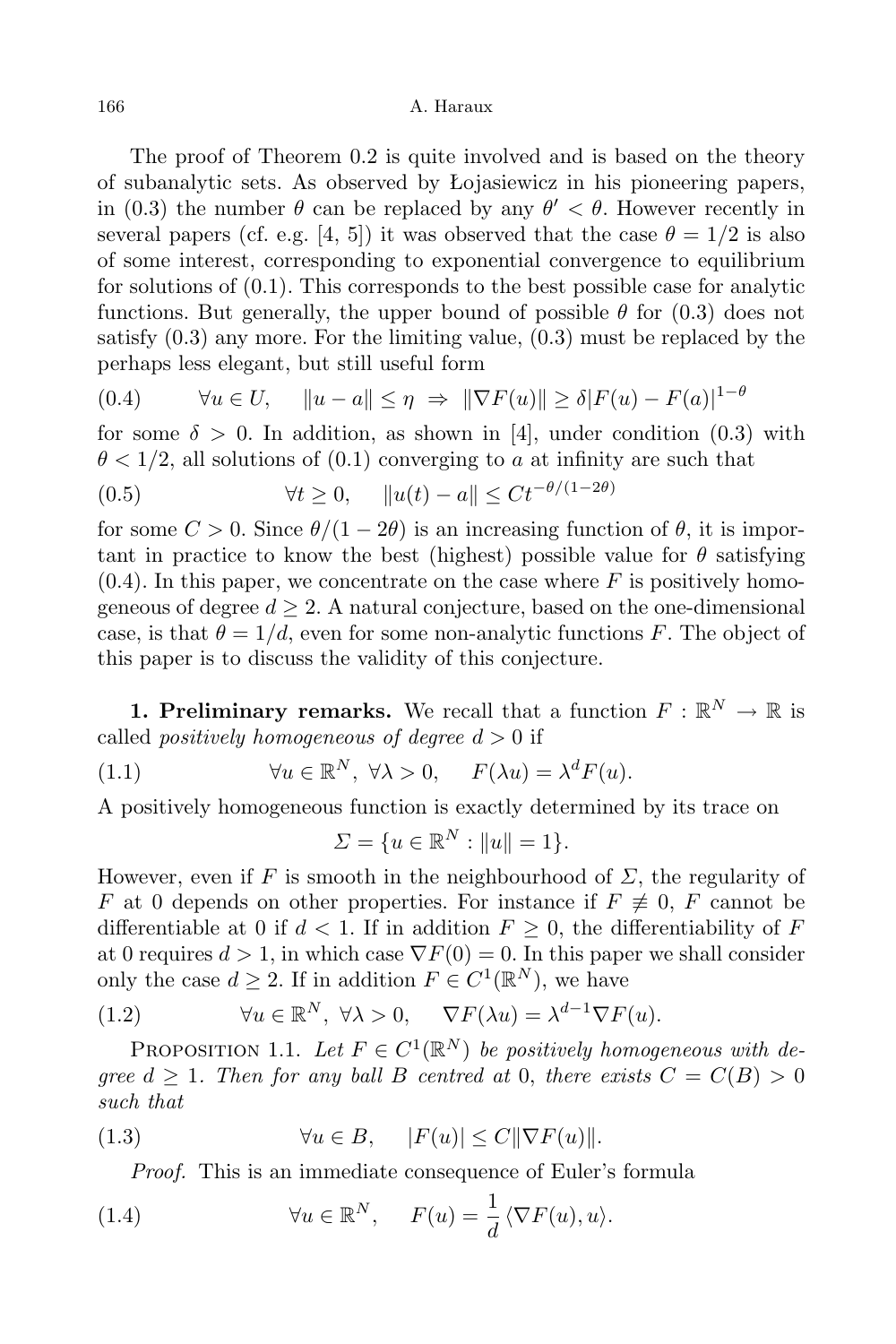PROPOSITION 1.2. Let  $F \in C^1(\mathbb{R}^N)$  be positively homogeneous of degree  $d > 1$ *. Assume that for some ball B centred at 0, there exists*  $C > 0$  *such that*

(1.5) 
$$
\forall u \in B, \quad |F(u)|^{1-\theta} \le C \|\nabla F(u)\|.
$$

*Then if*  $F \not\equiv 0$ , *we must have* 

$$
\theta \le 1/d.
$$

*Proof.* Let  $\xi \in \Sigma$  be such that  $F(\xi) \neq 0$ . We have

$$
\forall \lambda > 0, \quad F(\lambda \xi) = \lambda^d F(\xi)
$$

and

$$
\forall \lambda > 0, \quad \nabla F(\lambda \xi) = \lambda^{d-1} \nabla F(\xi).
$$

Therefore  $(1.5)$  implies the existence of  $M > 0$  such that

$$
\lambda^{d(1-\theta)} \le M\lambda^{d-1}
$$

as  $\lambda \to 0$ . This in turn implies  $d(1 - \theta) \geq d - 1$ , equivalent to (1.6).

**2. The two-dimensional case.** In this section we assume  $N = 2$ . In polar coordinates  $(r, \phi)$  any homogeneous function *F* of degree *d* can be represented by

$$
(2.1) \tF(r,\phi) = r^d f(\phi)
$$

where  $f$  is  $2\pi$ -periodic in  $\phi$ . An immediate calculation gives

(2.2) 
$$
\|\nabla F(r,\phi)\| = r^{d-1} (d^2 f^2(\phi) + f'^2(\phi))^{1/2}.
$$

In order for *F* to satisfy (0.4) with  $\theta = 1/d$ , it is necessary and sufficient that for some constant  $C > 0$ ,

(2.3) 
$$
|f(\phi)| \le C(|f(\phi)|^{d/(d-1)} + |f'(\phi)|^{d/(d-1)})
$$

or equivalently

(2.4) 
$$
\exists \alpha > 0, |f(\phi)| \leq \alpha \Rightarrow |f(\phi)| \leq 2C|f'(\phi)|^{d/(d-1)},
$$

which can be rephrased by saying that *f* must satisfy the Łojasiewicz inequality with exponent  $1/d$  in the neighbourhood of its zeroes.

The first main result of this section is the following

THEOREM 2.1. Let F be a homogeneous polynomial on  $\mathbb{R}^2$  of degree  $d \geq 2$ . *Then F satisfies inequality* (0.4) *with*  $\theta = 1/d$ *.* 

*Proof.* We have in fact

$$
F(u) = F(x, y) = rd F(\cos \phi, \sin \phi).
$$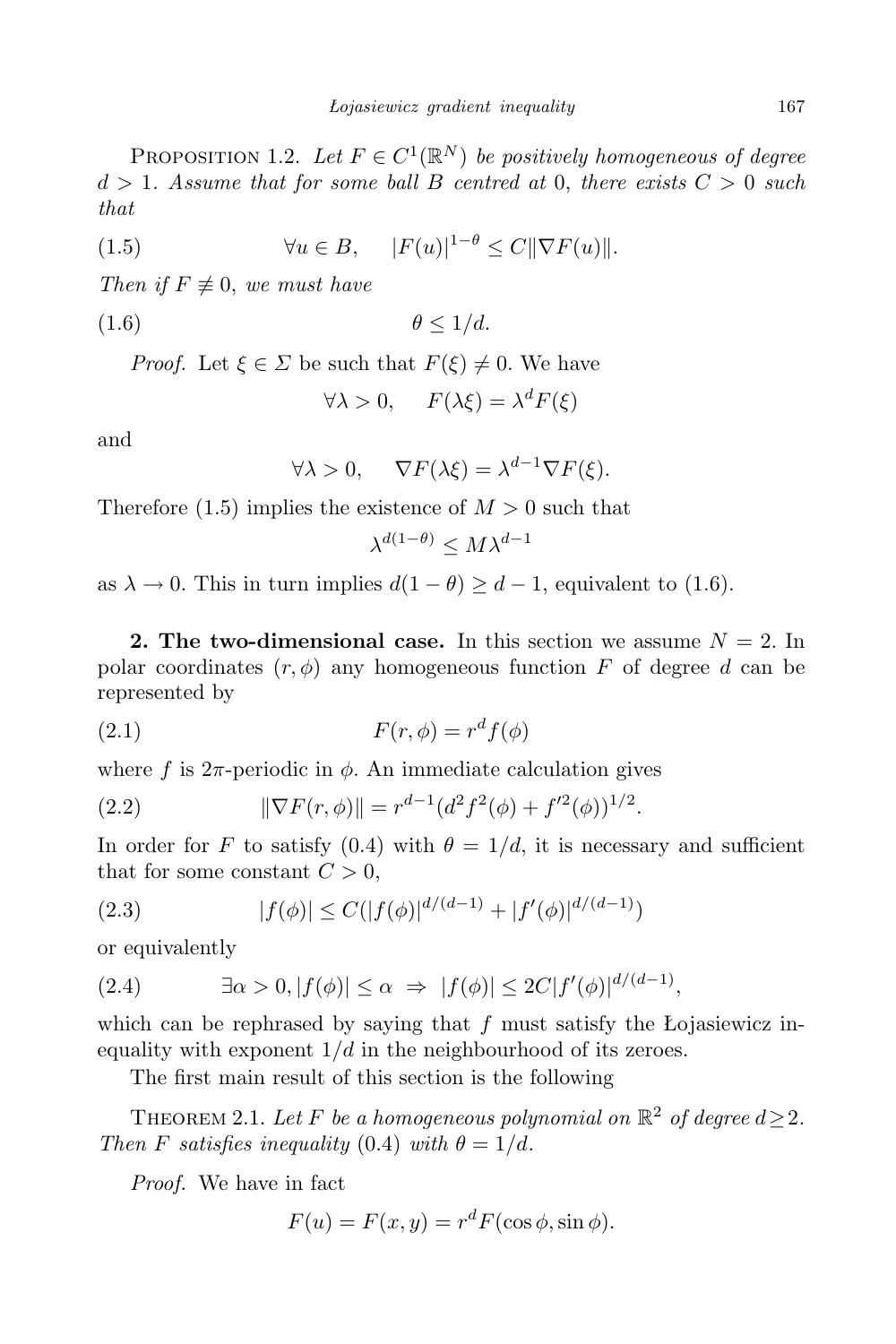It is clear that  $f(\phi) = F(\cos \phi, \sin \phi)$  has a finite number of zeroes modulo 2 $\pi$ . Since *F* is homogeneous, we can also write, for  $\phi \neq \pi/2 \pmod{\pi}$ ,

$$
F(\cos \phi, \sin \phi) = \cos^{d} \phi \, P(\tan \phi) = \cos^{d} \phi \, Q(\tan \phi) \prod_{j} (\tan \phi - a_j)^{m_j}
$$

where the polynomial *Q* has a constant sign. Therefore outside any neighbourhood of the discrete set  $\pi/2 + \mathbb{Z}\pi$  we have

$$
F(\cos \phi, \sin \phi) = R_1(\phi) \prod_j (\sin \phi - a_j \cos \phi)^{m_j} = R_2(\phi) \prod_j (\sin(\phi - \alpha_j))^{m_j}
$$

where  $R_1, R_2$  are non-vanishing functions and  $\sum_j m_j \leq d$ . Then as  $\phi$  approaches one of the zeroes of *f* not in  $\pi/2+\mathbb{Z}\pi$ , a straightforward calculation shows that

$$
|f(\phi)| \le C|f'(\phi)|^{m_j/(m_j-1)} \le C'|f'(\phi)|^{d/(d-1)}.
$$

A similar argument for the zeroes in  $\pi/2 + \mathbb{Z}\pi$  follows from exchanging the roles of sin and cos (or *x* and *y*).

PROPOSITION 2.2. *For any*  $d \in \mathbb{N}^*$  *there exists a*  $C^{d-1}$  *function*, *positively homogeneous of degree d on* R 2 , *which does not satisfy* (0*.*4) *with*  $\theta = 1/d$ *.* 

*Proof.* Consider, for any integer  $p > 0$ , the function

(2.5) 
$$
F(x,y) = \frac{x^{p+d}}{(x^2 + y^2)^{p/2}}.
$$

It is clear that  $F \in C^{d-1}(\mathbb{R}^2)$  with all partial derivatives up to order  $d-1$ vanishing at the origin and *F* is homogeneous of degree *d*. But we also have

$$
F(x, y) = r^d \sin^{p+d} \phi
$$

so that clearly condition (2.4) is violated.

Remark 2.3. Actually, since all partial derivatives of order *<sup>d</sup>−*1 are uniformly Lipschitz on the unit ball, the function *F* given by (2.5) just fails to be  $C<sup>d</sup>(\mathbb{R}<sup>2</sup>)$ . It is on the other hand easy to see that if a *d*-homogeneous function is  $C<sup>d</sup>(\mathbb{R}<sup>2</sup>)$ , it is in fact a homogeneous polynomial of degree *d* (cf. Proposition 5.1). As a consequence, both Proposition 2.2 and Theorem 2.1 are quite sharp. For a sharper result on the function  $F$  given by  $(2.5)$ , see Section 5.

REMARK 2.4. The result of Theorem 2.1 is no longer valid in dimensions  $N > 2$ . As we shall see in Section 3 it is valid for monomials in any dimension, and it is also easily checked to be true in any dimension for polynomials of degree 2 (quadratic forms). A "minimal" counterexample is therefore expected to have at least two terms of degree 3 and three variables. Now we consider

$$
P(x, y, z) = x^2y - z^2x.
$$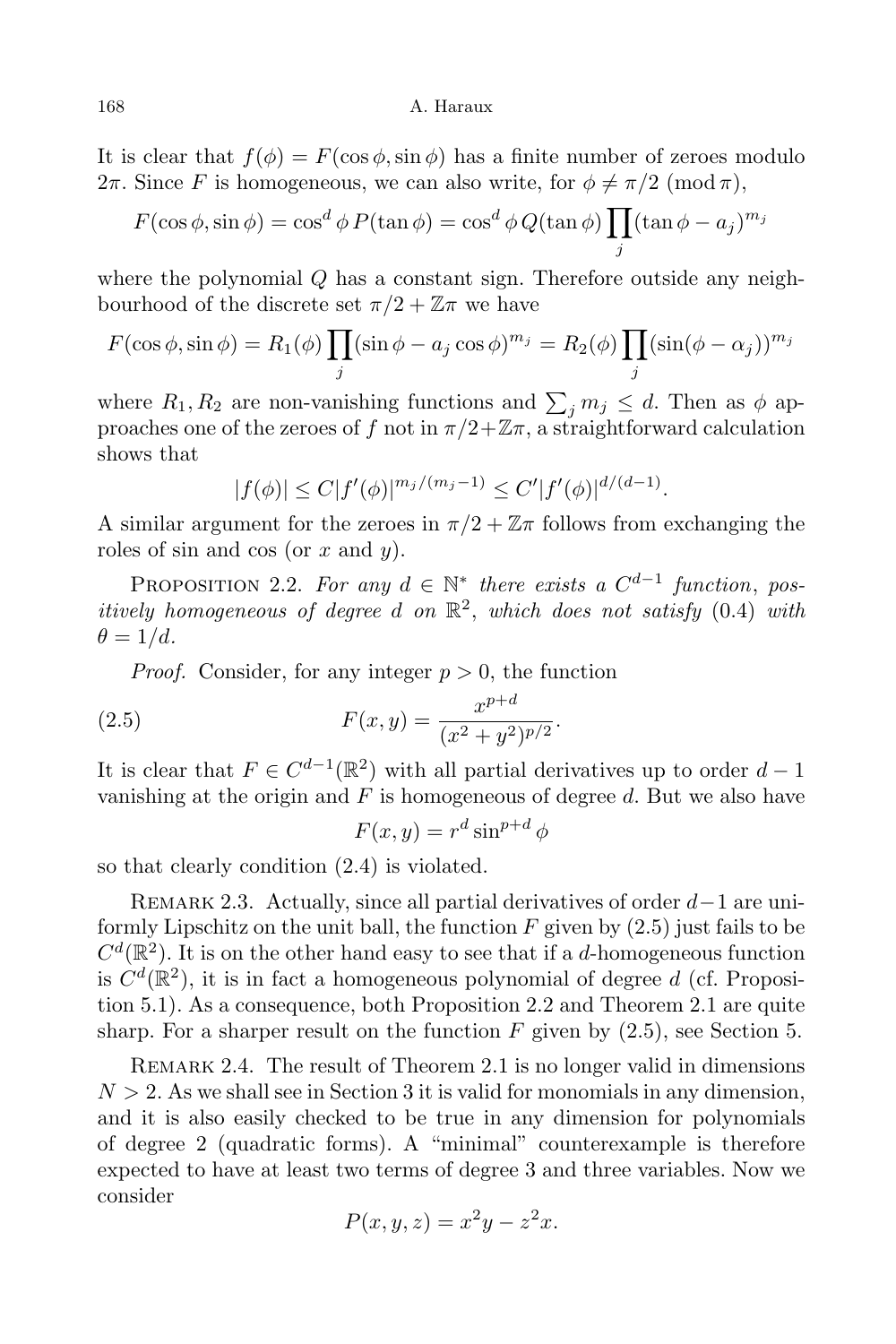It is immediate to check that for any  $\varepsilon > 0$  fixed

$$
\forall t > 0, \quad \left| P\left(\frac{1}{2\varepsilon}t^2, \varepsilon, t\right) \right| = \frac{1}{4\varepsilon}t^4
$$

whereas

$$
\forall t > 0,
$$
,  $\left\|\nabla P\left(\frac{1}{2\varepsilon}t^2, \varepsilon, t\right)\right\| \sim \frac{1}{\varepsilon}t^3$  as  $t \to 0$ .

It follows immediately that here  $\theta \leq 1/4 < 1/3 = 1/d$ .

**3. Generalized monomials.** Let  $\{p_j\}_{1 \leq j \leq N}$  be a finite collection of exponents such that

$$
\forall j \in \{1, \ldots, N\}, \quad p_j \geq 1.
$$

Let  $\{\varepsilon_j\}_{1\leq j\leq N}$  be a finite collection of exponents such that

$$
\forall j \in \{1, \ldots, N\}, \quad \varepsilon_j \in \{0, 1\}.
$$

We consider the function

(3.1) 
$$
F(u) = F(u_1, ..., u_N) = \prod_{1 \le j \le N} |u_j|^{p_j} (\operatorname{sgn} u_j)^{\varepsilon_j}.
$$

It is clear that *F* is positively homogeneous of degree  $d := \sum_{1 \leq j \leq N} p_j$  and absolutely continuous with

(3.2) 
$$
|F(u)| = \prod_{1 \le j \le N} |u_j|^{p_j}
$$

and

$$
\|\nabla F(u)\| = |F(u)| \sqrt{\sum_{1 \le j \le N} p_j^2 |u_j|^{-2}}
$$

whenever  $\prod_{1 \leq j \leq N} |u_j| \neq 0$ . In particular

(3.3) 
$$
\|\nabla F(u)\| \ge \gamma |F(u)| \sum_{1 \le j \le N} |u_j|^{-1}
$$

with

$$
\gamma = \frac{1}{\sqrt{N}} \inf_{1 \le j \le N} p_j > 0.
$$

THEOREM 3.1. Let F be given by  $(3.1)$ . Then F satisfies inequality  $(0.4)$ *with*  $\theta = 1/d$ *.* 

*Proof.* We claim that

(3.4) 
$$
\sum_{1 \leq j \leq N} |u_j|^{-1} \geq |F(u)|^{-1/d} = \prod_{1 \leq j \leq N} |u_j|^{-p_j/d}.
$$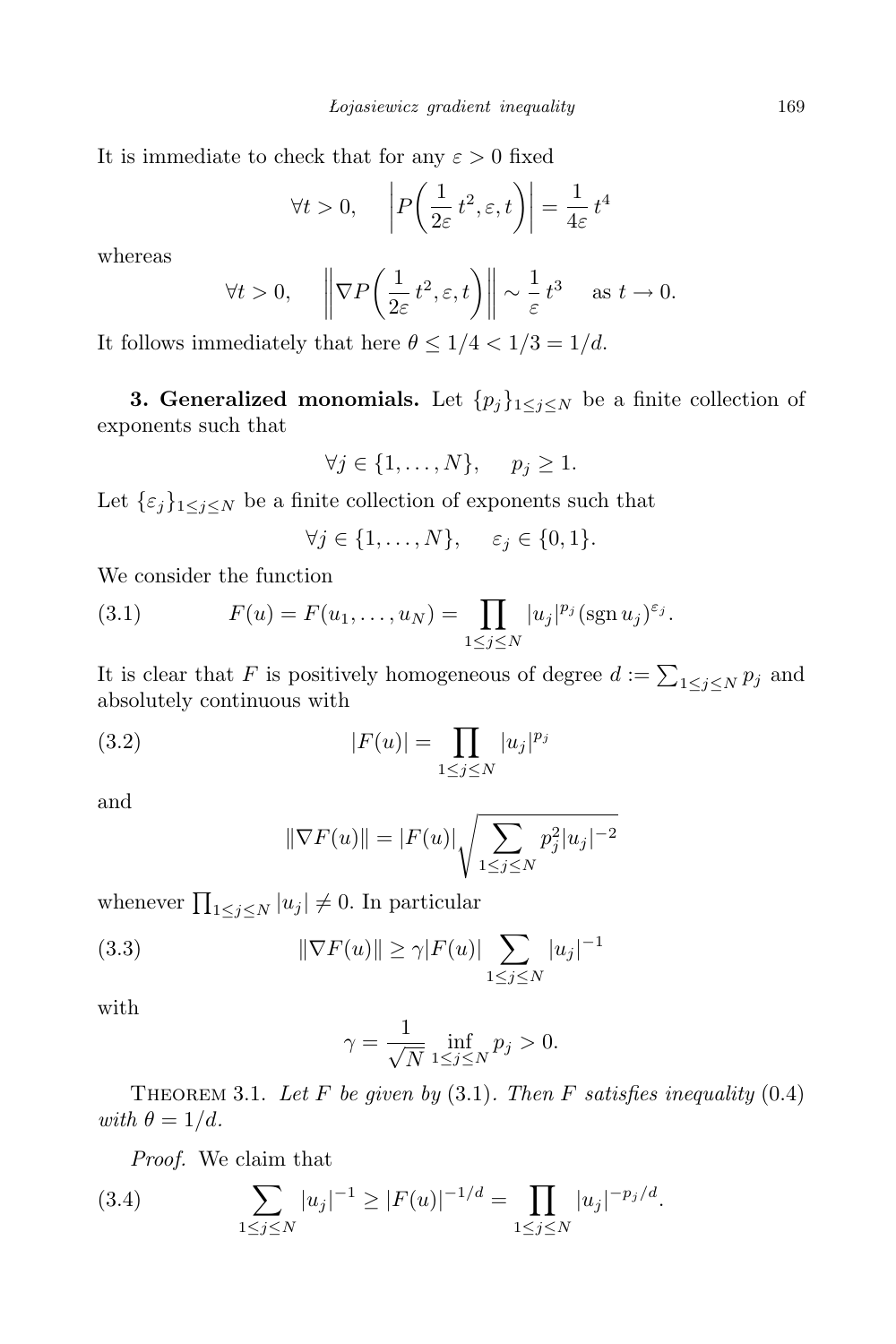170 A. Haraux

It is clear that  $(3.3)$  and  $(3.4)$  imply the result. The inequality  $(3.4)$  is a consequence of the following lemma, applied with  $x_j = |u_j|^{-p_j/d}$  and

$$
\alpha_j = \frac{d}{p_j} = \frac{1}{p_j} \sum_{1 \le j \le N} p_j.
$$

LEMMA 3.2. Let  $\{\alpha_j\}_{1 \leq j \leq N}$  be a finite collection of exponents such that

$$
\forall j \in \{1, ..., N\}, \quad \alpha_j > 1 \quad and \quad \sum_{1 \le j \le N} \frac{1}{\alpha_j} = 1.
$$

*Then for any N-tuple*  $\{x_i\}_{1 \leq i \leq N}$  *of non-negative numbers we have* 

$$
(3.5) \qquad \prod_{1 \le j \le N} x_j \le \sum_{1 \le j \le N} \frac{1}{\alpha_j} x_j^{\alpha_j} \le \sum_{1 \le j \le N} x_j^{\alpha_j}
$$

*Proof.* This is an immediate consequence of concavity of the logarithm function on  $[0, \infty)$ .

**4. Optimality and diagonal solutions.** In this section, we study the optimality of the rate of convergence to stationary solutions given by the Łojasiewicz inequality. First of all we need to know something about the critical points of *F*. As a general remark we have

PROPOSITION 4.1. *Any critical point a of F satisfies*  $F(a) = 0$ .

Proposition 4.1 is an immediate consequence of Proposition 1.1 and implies that convergence to equilibrium, when a Łojasiewicz inequality is satisfied, happens at least at the rate given by the exponent  $\theta$  through inequality (0.5). In order to study the optimality of the rate of convergence, we introduce

DEFINITION 4.2. A solution  $u = (u_1, \ldots, u_N)$  of  $(0.1)$  is said to be a *diagonal solution* if we have

$$
\forall j \in \{1,\ldots,N\}, \ \forall t \geq 0, \quad u_j(t) = c_j z(t).
$$

PROPOSITION 4.3. *Assume*  $d \geq 2$ *. If u is a diagonal solution, then z has a constant sign and satisfies*

$$
z'(t) = C|z(t)|^{d-1}
$$

for some real constant C, the case  $C = 0$  corresponding to constant solu*tions.*

*Proof.* The proposition is only of interest if not all constants *c<sup>j</sup>* are zero. Assuming for instance  $c_1 \neq 0$ , we have

$$
z' = c_1^{-1}u'_1 = -c_1^{-1}\partial_1 F(c_1z, \dots, c_Nz)
$$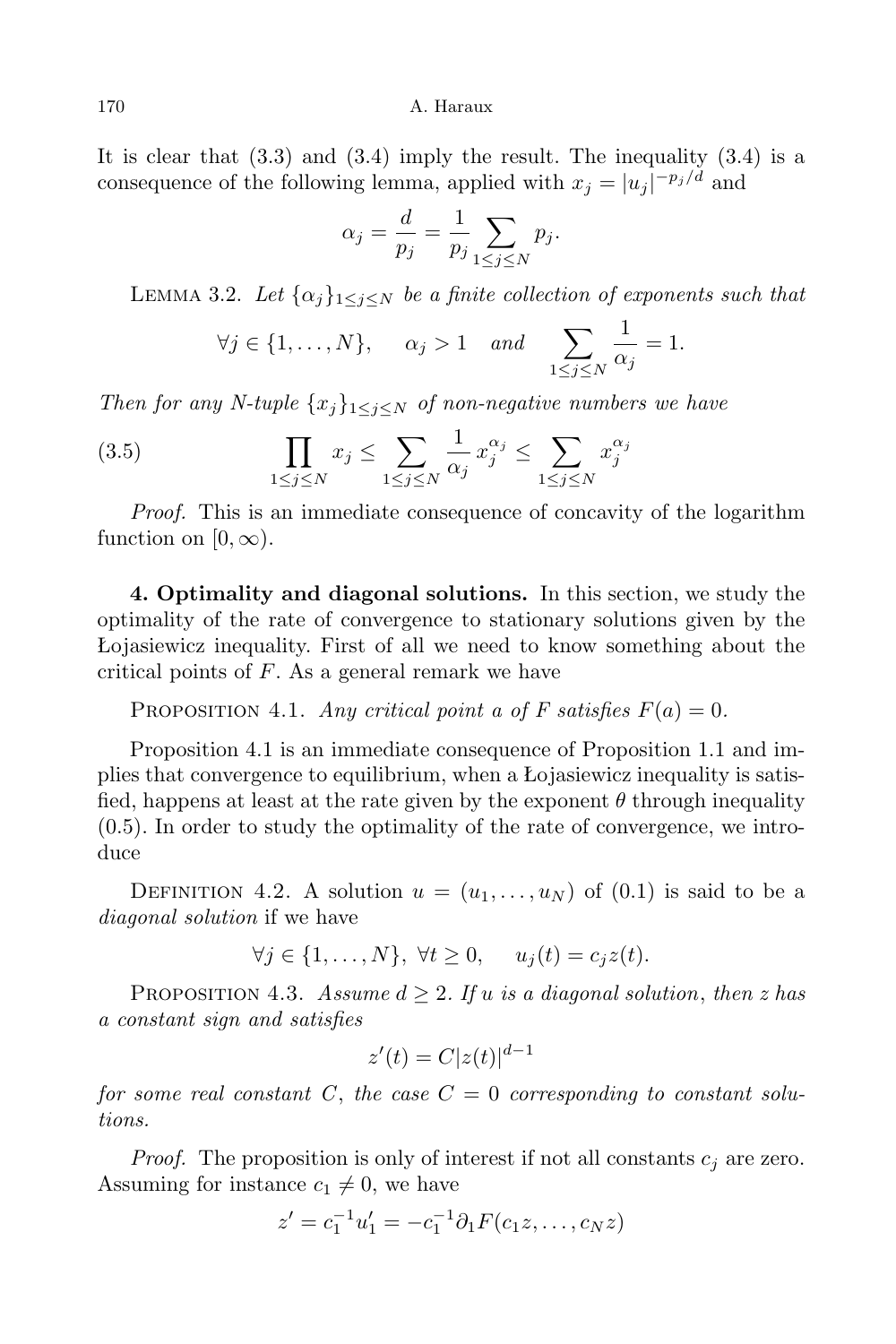It is easy to deduce, since we assumed  $d \geq 2$ , that *z* does not change sign on its maximal existence interval and then for some  $\varepsilon \in \{1, -1\}$ ,

$$
z' = -c_1^{-1} \partial_1 F(\varepsilon c_1, \dots, \varepsilon c_N) |z(t)|^{d-1}.
$$

Corollary 4.4. *If u is a non-constant diagonal solution*, *then either it blows up at infinity or in finite time*, *or it is global and converges to* 0 *at infinity*, *exponentially fast if*  $d = 2$ , *like*  $t^{-1/(d-2)}$  *if*  $d > 2$ .

Especially interesting is the case of generalized monomials. For instance we have the following complete description in the case of a positive generalized monomial function:

Theorem 4.5. *Let F be given by*

(4.1) 
$$
F(u) = F(u_1, ..., u_N) = c \prod_{1 \le j \le N} |u_j|^{p_j}
$$

*where*  $c > 0$  *and*  $p_j \geq 2$  *for all*  $j \in \{1, \ldots, N\}$ *. Then the system* (0.1) *has a one-parameter family of diagonal solutions*, *characterized by the condition*

$$
\exists \lambda \in \mathbb{R}, \ \forall j \in \{1, \dots, N\}, \quad u_j(0) = (-1)^{m_j} \lambda \sqrt{p_j}.
$$

*These solutions are the only ones tending to* 0 *as*  $t \rightarrow \infty$ *. In addition, assuming d >* 2, *convergence to equilibrium of all other solutions occurs at a* higher rate than  $t^{-1/(d-2)}$ .

*Proof.* Let

$$
c_j = \sqrt{p_j}, \quad C = F(c_1, \dots, c_N)
$$

and let *z* be any positive solution of

$$
z' + Cz^{d-1} = 0.
$$

Setting  $u_j(t) = c_j z(t)$  we have  $u'_j(t) = c_j z'(t) = -c_j C z^{d-1}$ , while on the other hand

$$
\partial_j F(u_1, \dots, u_N) = \partial_j F(c_1 z, \dots, c_N z) = p_j c_j^{-1} z^{-1} F(c_1 z, \dots, c_N z) = c_j C z^{d-1}.
$$

It follows that  $u = (u_1, \ldots, u_N)$  is a diagonal solution with

$$
u(0) = \{\sqrt{p_j} \, z(0)\}_{1 \leq j \leq N}.
$$

Since  $z(0)$  can be an arbitrary positive number, this takes care of the part of the family corresponding to the positive sign for all components. The other cases follow by observing that each partial derivative  $\partial_i F$  is odd with respect to  $z_j$  and even in the other components. To show the second part of the theorem we observe that due to the special form of *F* we have

$$
u_j u'_j + p_j F(u) = 0.
$$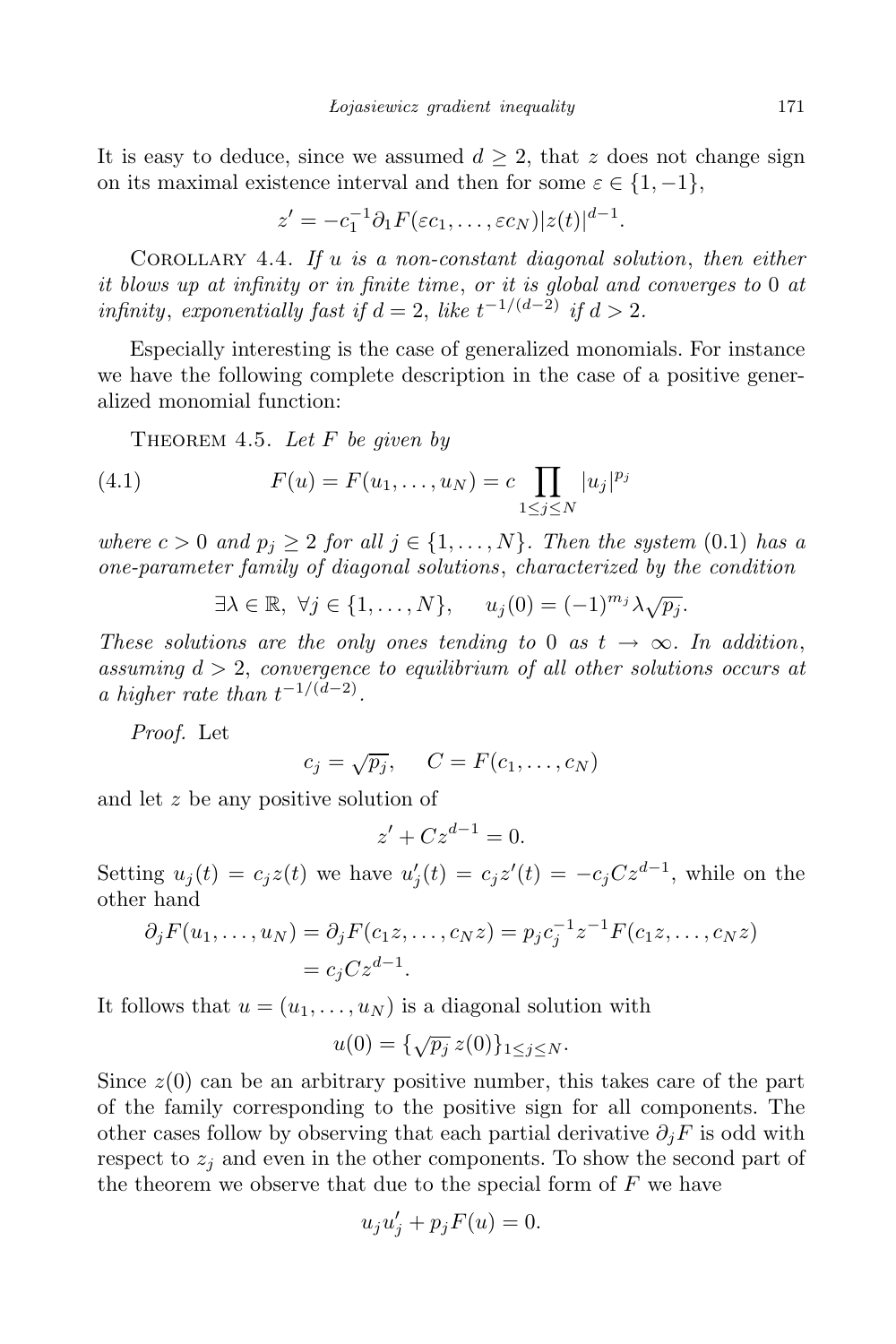This yields the conservation laws

$$
\forall t \ge 0, \quad p_i u_j^2(t) - p_j u_i^2(t) = p_i u_j^2(0) - p_j u_i^2(0),
$$

giving in particular that any solution *u* tending to 0 at infinity satisfies

$$
\forall t \ge 0, \quad p_i u_j^2(t) - p_j u_i^2(t) = 0.
$$

Using these identities we see that if  $u_i(t_0) = 0$  for some index *i*, then  $u_i(t_0) = 0$ for all *j* and then  $u \equiv 0$ . Otherwise  $u_j/u_i$  is constant along the trajectory, hence we have a diagonal solution. If *u* is a non-diagonal solution, as a consequence of Theorem 3.1 we know that  $u(t)$  converges at infinity. Some of the components tend to non-zero constants, and by Proposition 4.1 some other components tend to 0. Assuming for instance  $u_1(t) \to 0$ , either  $u_1 \equiv 0$ and *u* is constant, or the identity

$$
p_1 u_j^2(t) - p_j u_1^2(t) = \gamma_j \ge 0
$$

shows two things:

1) 
$$
u_j(t) \to 0 \Rightarrow u_j(t) = \varepsilon \sqrt{\frac{p_j}{p_1}} u_1(t), \ \varepsilon \in \{1, -1\},
$$
  
2)  $\gamma_j > 0 \Rightarrow |\sqrt{p_1} u_j(t) - \varepsilon \sqrt{\gamma_j}| \sim k_j u_1^2(t), \ \varepsilon \in \{1, -1\}.$ 

Then it follows easily that either  $u_1(t)$  tends exponentially to 0, or

$$
|u_1(t)| \le Ct^{-1/(p_1 + \dots + p_r - 2)}
$$

if  $u_1, \ldots, u_r$  are the components tending to 0 (a suitable reordering allows that). But now clearly  $p_1 + \cdots + p_r < d$ . The result follows easily since the components not tending to 0 tend to their limits even faster (like  $u_1^2(t)$ ).

REMARK 4.6. Theorem 4.5 shows that the global Łojasiewicz inequality gives a non-optimal rate of convergence to equilibrium for most of the solutions to  $(0.1)$  in this case. This is natural since for a solution tending to a non-zero limit *a*, the relevant inequality in the neighbourhood of *a* is stronger (it involves only the components of the solution tending to 0), and the calculations above strongly suggest that we have exactly the right exponent.

**5. Final remarks.** First of all we give a more detailed assertion about the regularity of a positively homogeneous function *F* at the origin:

PROPOSITION 5.1. Let  $F \in C^1(\mathbb{R}^N)$  be positively homogeneous of degree  $d \in \mathbb{N}, d > 1$ , *such that*  $F \in C^d(\Sigma)$ . *Then* 

- (i)  $F \in C^{d-1}(\mathbb{R}^N)$  *with all partial derivatives of order d in*  $L^{\infty}(\mathbb{R}^N)$ .
- (ii)  $F \in C^d(\mathbb{R}^N)$  *if and only if F is a homogeneous polynomial on*  $\mathbb{R}^N$ *.*

*Proof.* Clearly *F* is  $C^{d-1}$  with all partial derivatives up to order  $d-1$ vanishing at 0. Moreover all partial derivatives of order *d*, defined and con-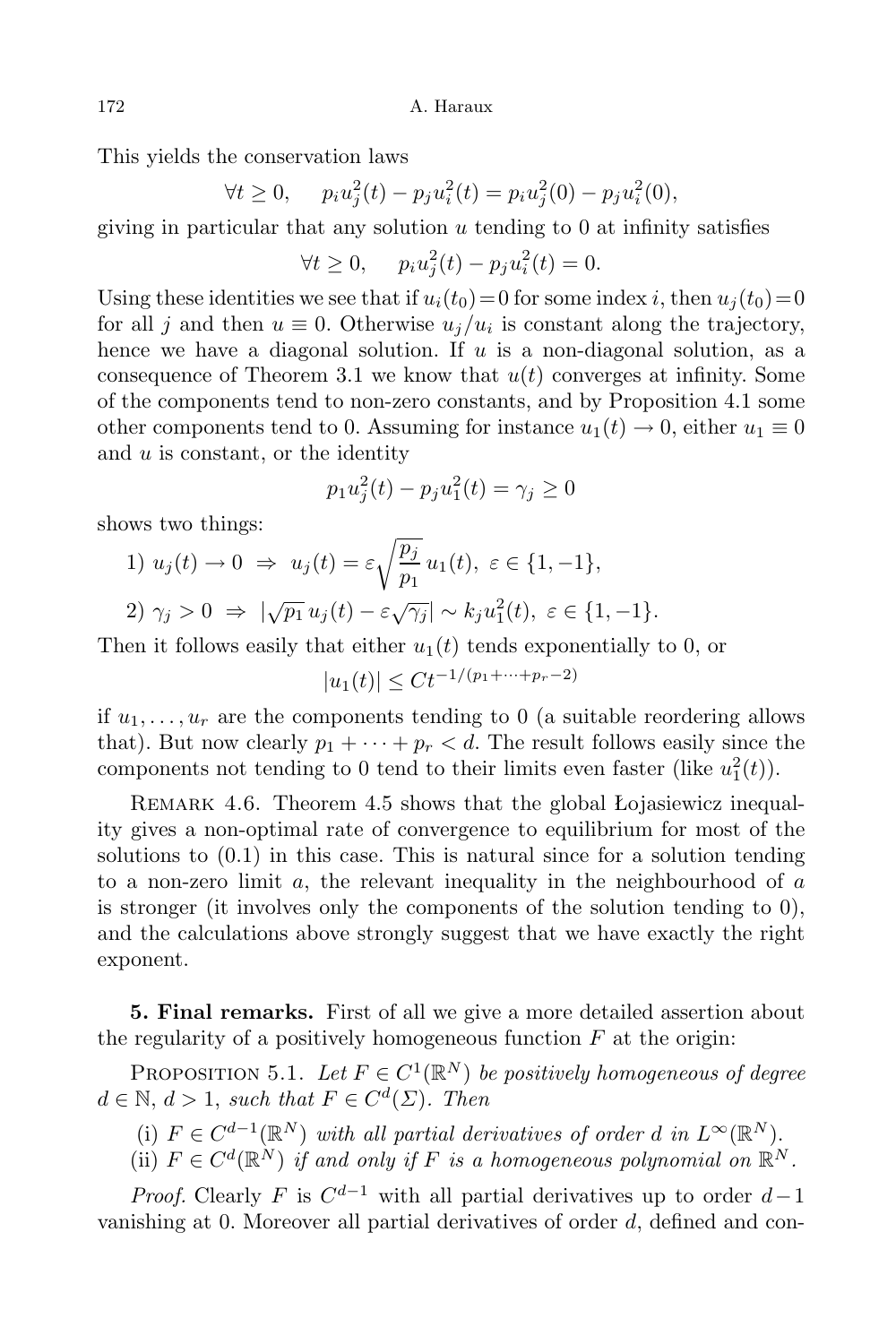tinuous on  $\mathbb{R}^N - \{0\}$ , are constant on each ray emanating from the origin. Being bounded on  $\Sigma$ , they are bounded globally. In addition, the existence of a limit at 0 imposes that all partial derivatives of order *d* are constant on  $\Sigma$  and therefore on  $\mathbb{R}^N$ . This obviously implies (ii).

Next we give more detailed results for some homogeneous functions which do not satisfy the Łojasiewicz inequality for the maximal value of *θ*:

PROPOSITION 5.2. Let  $F \in C^{d-1} \cap W^{d,\infty}(\mathbb{R}^2)$  be defined for some  $d \in \mathbb{N}^*$ ,  $p > 0, \varepsilon \in \{0, 1\}$  *by* 

(5.1) 
$$
F(x,y) = \frac{|x^{p+d}|(\operatorname{sgn} x)^{\varepsilon}}{(x^2 + y^2)^{p/2}}.
$$

*Then F satisfies the Lojasiewicz inequality near* 0 *for*  $\theta = 1/(p+d)$  *and for no larger value of θ.*

The proof of Proposition 5.2 relies on the following lemma:

LEMMA 5.3. Let  $F \in C^1(\mathbb{R}^2)$ . In order for *F* to satisfy the Lojasiewicz *inequality near* 0 *for some*  $\theta \leq 1/d$ , *it is necessary and sufficient*, *with the notation of Section* 2, *that there exist α, C >* 0 *for which*

(5.2) 
$$
|f(\phi)| \leq \alpha \Rightarrow |f(\phi)|^{1-\theta} \leq C|f'(\phi)|.
$$

*Proof.* Using the notation of Section 2 we have

$$
F(r,\phi) = r^d f(\phi), \quad \|\nabla F(r,\phi)\| = r^{d-1} (d^2 f^2(\phi) + f'^2(\phi))^{1/2}.
$$

In order for  $F$  to satisfy  $(0.4)$  in some sphere around 0 where  $r$  is a small constant, it is necessary that for some constant  $C > 0$ ,

(5.3) 
$$
|f(\phi)|^{1-\theta} \leq C(|f(\phi)| + |f'(\phi)|).
$$

Hence (5.2) must be fulfilled. Conversely, for any  $\theta > 0$ , (5.2) implies (5.3). In addition if  $\theta \leq 1/d$  we have  $r^d(1-\theta) \leq r^{d-1}$  for  $r \leq 1$ . The conclusion follows immediately.

*Proof of Proposition 5.2.* Since we have

$$
f(\phi) = \sin^{p+d} \phi
$$

the result is an immediate consequence of condition (5.2).

PROPOSITION 5.4. *Let*  $F \in C^1 \cap W^{2,\infty}(\mathbb{R}^2)$  *be defined for some*  $p \ge 0$ *by*

$$
F(x, y) = (x^{2} + y^{2})^{p} \exp\left(-\frac{x^{2} + y^{2}}{x^{2}}\right).
$$

*Then*, *in the neighbourhood of* 0, *F does not satisfy the Łojasiewicz inequality for any*  $\theta > 0$ *.*